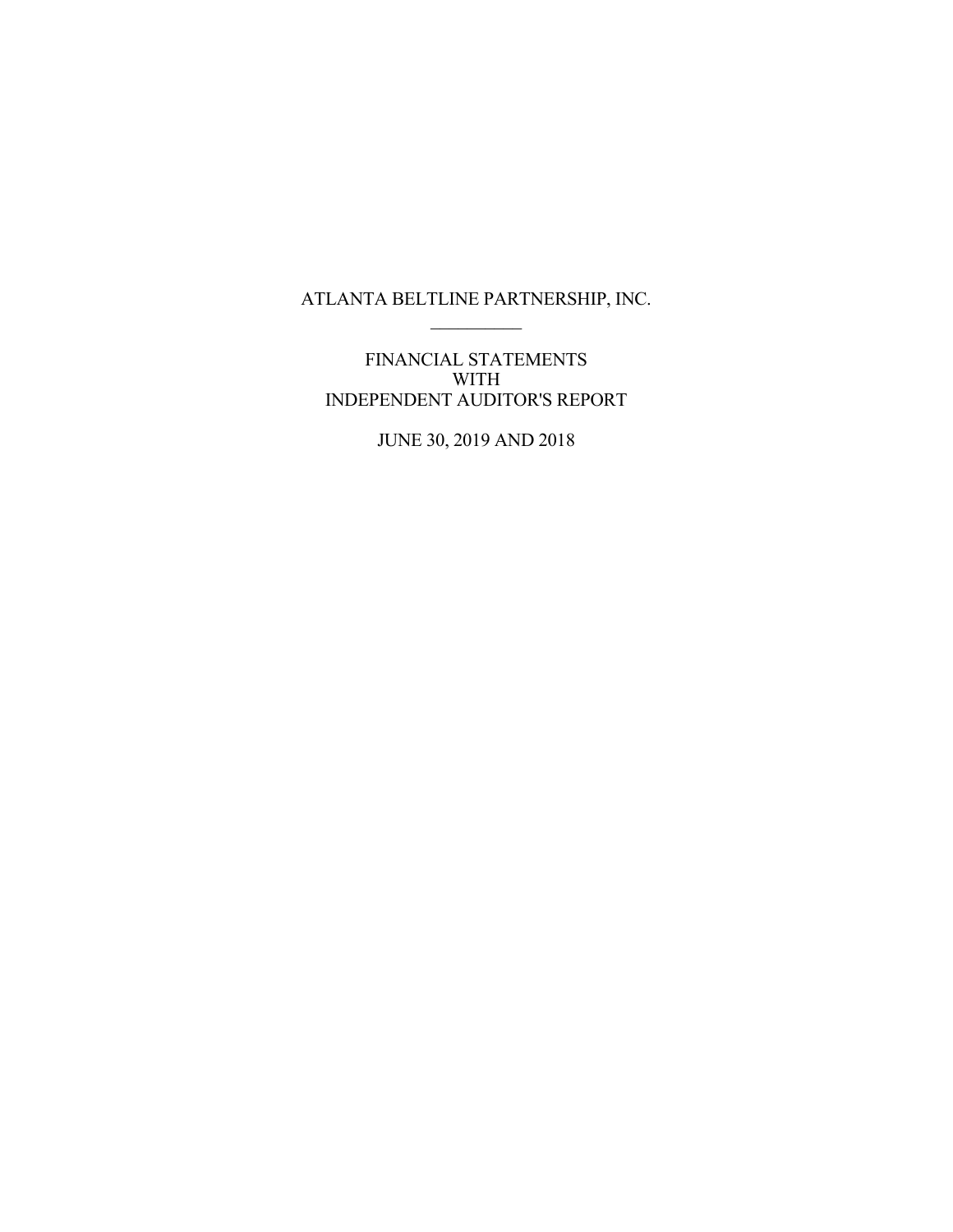# ATLANTA BELTINE PARTNERSHIP, INC.

# TABLE OF CONTENTS

 $\overline{\phantom{a}}$  . The set of the set of the set of the set of the set of the set of the set of the set of the set of the set of the set of the set of the set of the set of the set of the set of the set of the set of the set o

|                                                                               | Page |
|-------------------------------------------------------------------------------|------|
| <b>Independent Auditor's Report</b>                                           | 1    |
| <b>Financial Statements:</b>                                                  |      |
| <b>Statements of Financial Position</b><br>as of June 30, 2019 and 2018       | 2    |
| <b>Statements of Activities</b><br>for the Years Ended June 30, 2019 and 2018 | 3    |
| <b>Statement of Functional Expenses</b><br>for the Year Ended June 30, 2019   | 4    |
| <b>Statement of Functional Expenses</b><br>for the Year Ended June 30, 2018   | 5    |
| <b>Statements of Cash Flows</b><br>for the Years Ended June 30, 2019 and 2018 | 6    |
| <b>Notes to Financial Statements</b>                                          | 7    |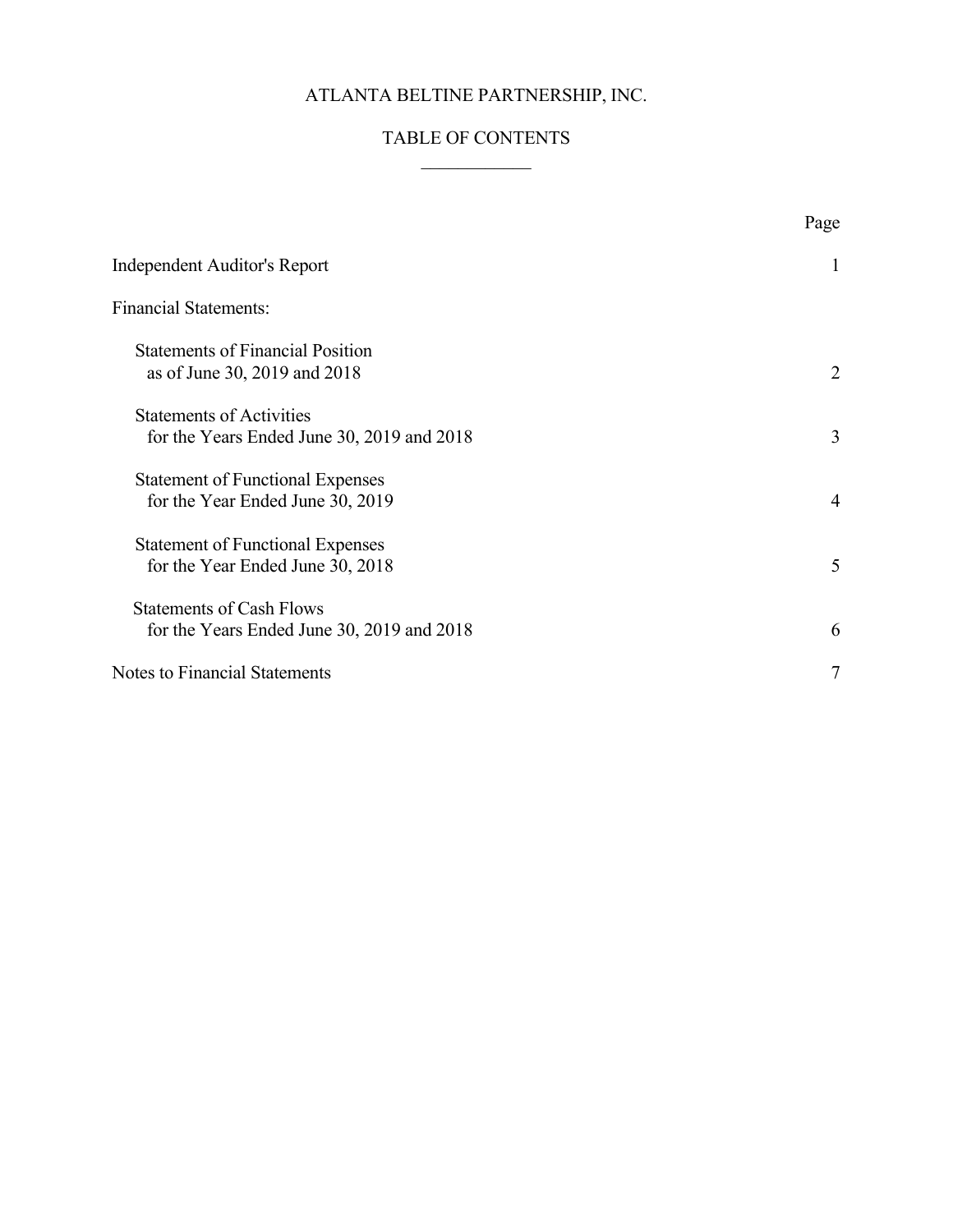

#### INDEPENDENT AUDITOR'S REPORT

To the Board of Directors of Atlanta BeltLine Partnership Inc.:

#### **Report on the Financial Statements**

 We have audited the accompanying financial statements of Atlanta BeltLine Partnership, Inc. (a nonprofit Organization), which comprise the statements of financial position as of June 30, 2019 and 2018 and the related statements of activities, functional expenses, and cash flows for the years then ended, and the related notes to the financial statements.

#### **Management's Responsibility for the Financial Statements**

 Management is responsible for the preparation and fair presentation of these financial statements in accordance with accounting principles generally accepted in the United States of America; this includes the design, implementation, and maintenance of internal control relevant to the preparation and fair presentation of financial statements that are free from material misstatement, whether due to fraud or error.

#### **Auditor's Responsibility**

 Our responsibility is to express an opinion on these financial statements based on our audits. We conducted our audits in accordance with auditing standards generally accepted in the United States of America. Those standards require that we plan and perform the audit to obtain reasonable assurance about whether the financial statements are free of material misstatement.

 An audit involves performing procedures to obtain audit evidence about the amounts and disclosures in the financial statements. The procedures selected depend on the auditor's judgment, including the assessment of the risks of material misstatement of the financial statements, whether due to fraud or error. In making those risk assessments, the auditor considers internal control relevant to the entity's preparation and fair presentation of the financial statements in order to design audit procedures that are appropriate in the circumstances, but not for the purpose of expressing an opinion on the effectiveness of the entity's internal control. Accordingly, we express no such opinion. An audit also includes evaluating the appropriateness of accounting policies used and the reasonableness of significant accounting estimates made by management, as well as evaluating the overall presentation of the financial statements.

We believe that the audit evidence we have obtained is sufficient and appropriate to provide a basis for our audit opinion.

#### **Opinion**

 In our opinion, the financial statements referred to above present fairly, in all material respects, the financial position of Atlanta BeltLine Partnership, Inc. as of June 30, 2019 and 2018, and the changes in its net assets and its cash flows for the years then ended in accordance with accounting principles generally accepted in the United States of America.

Brooks, Mextinnis & Company, LLC

Atlanta, Georgia October 16, 2019

> Two Premier Plaza • 5607 Glenridge Drive • Suite 650 • Atlanta, Georgia • 30342 T 404‐531‐4940 • F 404‐531‐4950 • www.brooksmcginnis.com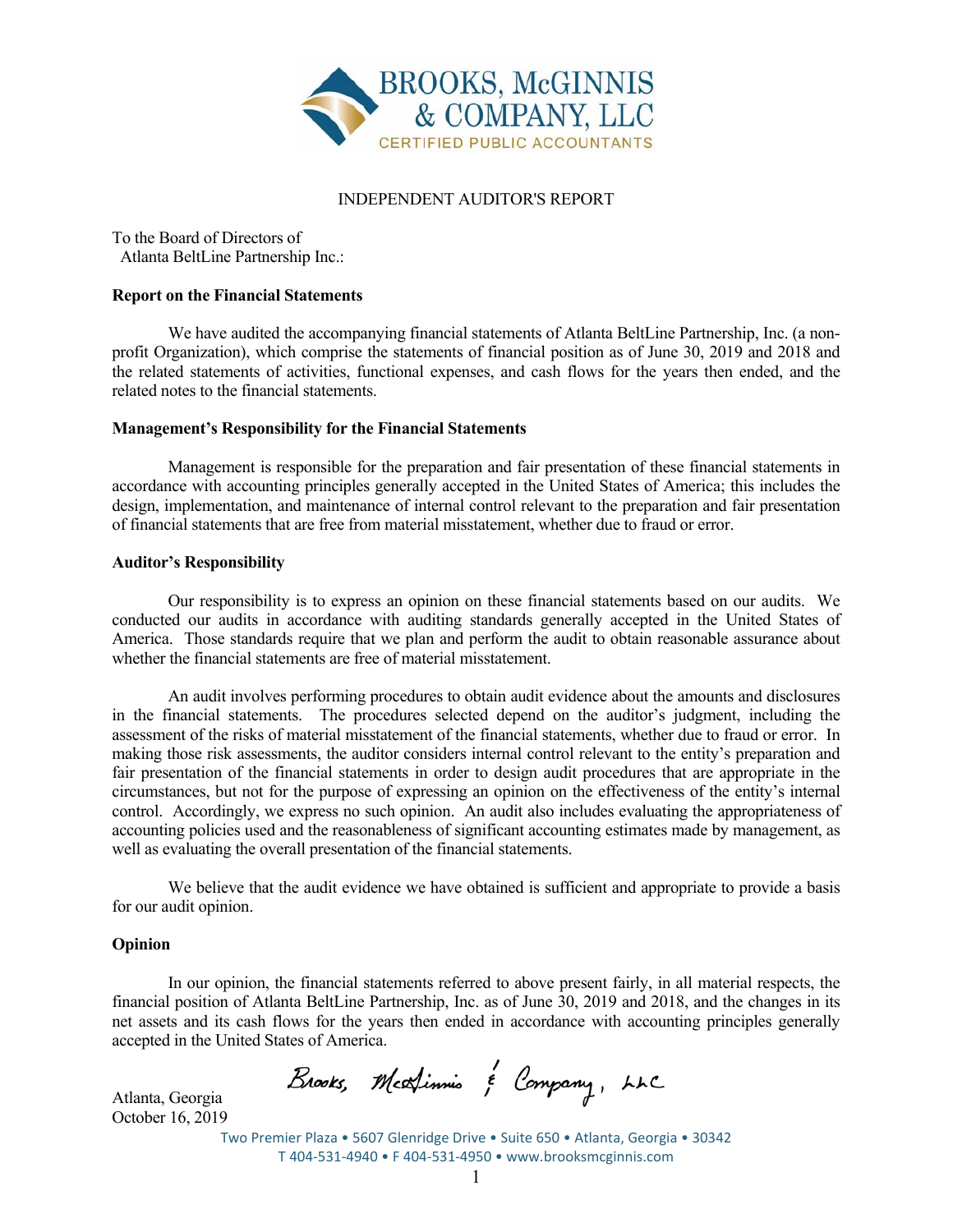# ATLANTA BELTLINE PARTNERSHIP, INC. STATEMENTS OF FINANCIAL POSITION JUNE 30, 2019 AND 2018

|                                                                                                                                      |              | 2019                                      |              | 2018                                          |
|--------------------------------------------------------------------------------------------------------------------------------------|--------------|-------------------------------------------|--------------|-----------------------------------------------|
| <b>ASSETS</b>                                                                                                                        |              |                                           |              |                                               |
| Cash and cash equivalents<br>Unconditional promises to give, net<br>Prepaid expenses and other assets<br>Property and equipment, net | $\mathbb{S}$ | 1,555,460<br>826,799<br>28,991<br>861,473 | $\mathbb{S}$ | 2,499,149<br>1,195,566<br>31,861<br>1,151,824 |
| <b>Total assets</b>                                                                                                                  |              | $\$\quad 3,272,723$                       |              | \$4,878,400                                   |
| <b>LIABILITIES AND NET ASSETS</b>                                                                                                    |              |                                           |              |                                               |
| Liabilities:                                                                                                                         |              |                                           |              |                                               |
| Accounts payable and accrued expenses<br>Due to Atlanta BeltLine, Inc.<br>Promises to give payable                                   | $\mathbb{S}$ | 137,638<br>379,716                        | $\mathbb{S}$ | 110,538<br>141,833<br>150,000                 |
| Other liabilities                                                                                                                    |              | 35,166                                    |              | 97,920                                        |
| <b>Total liabilities</b>                                                                                                             |              | 552,520                                   |              | 500,291                                       |
| Commitments and contingencies                                                                                                        |              |                                           |              |                                               |
| Net assets:<br>Without donor restrictions:                                                                                           |              |                                           |              |                                               |
| Available for operations                                                                                                             |              | 281,100                                   |              | 52,072                                        |
| Expended for property and equipment                                                                                                  |              | 861,473                                   |              | 1,151,824                                     |
| Total net assets without donor restrictions                                                                                          |              | 1,142,573                                 |              | 1,203,896                                     |
| With donor restrictions                                                                                                              |              | 1,577,630                                 |              | 3,174,213                                     |
| Total net assets                                                                                                                     |              | 2,720,203                                 |              | 4,378,109                                     |
| Total liabilities and net assets                                                                                                     |              | $\$\quad 3,272,723$                       |              | \$4,878,400                                   |

The accompanying notes are an integral part of these financial statements.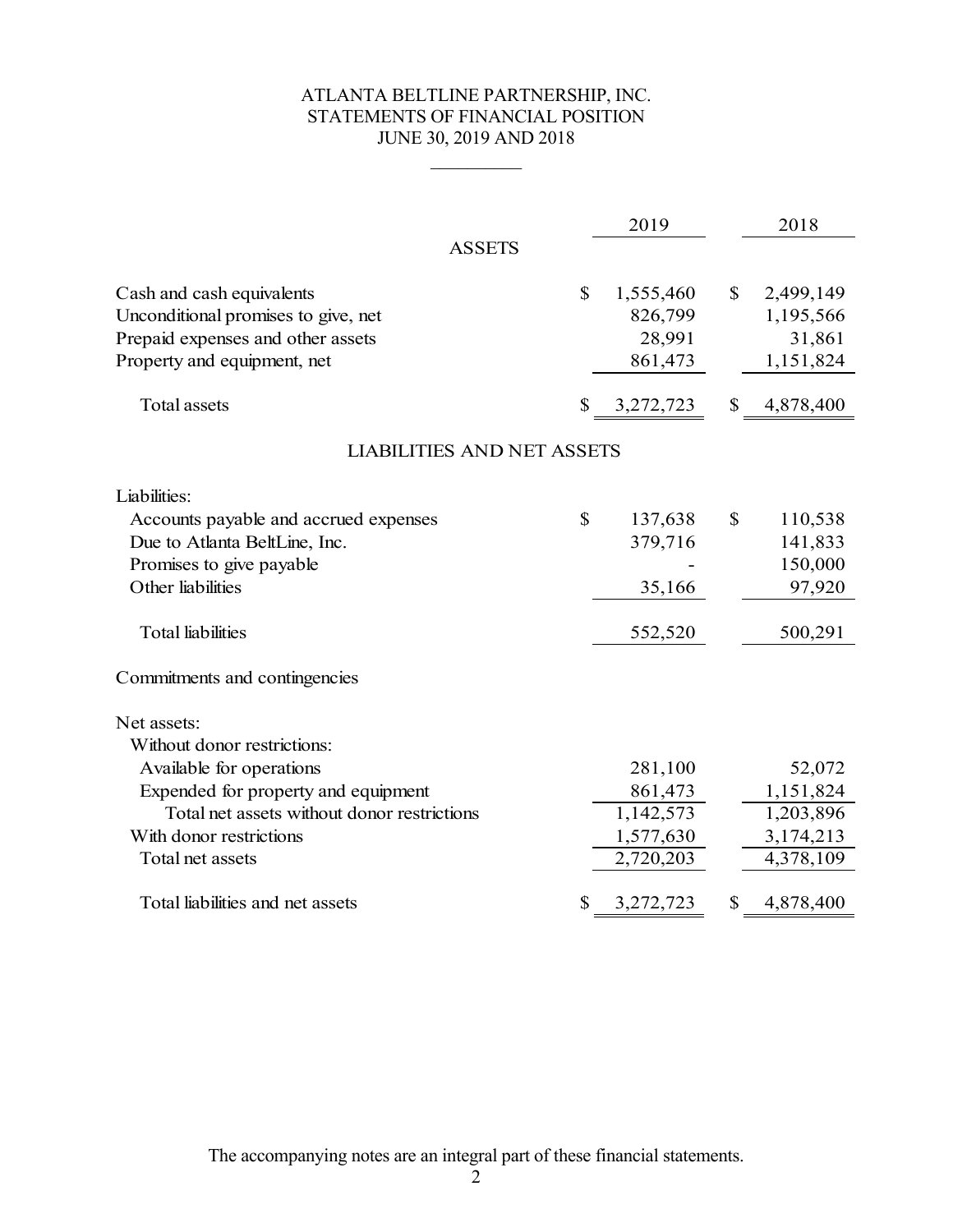# ATLANTA BELTLINE PARTNERSHIP, INC. STATEMENTS OF ACTIVITIES FOR THE YEARS ENDED JUNE 30, 2019 AND 2018

|                                                           | 2019            | 2018            |
|-----------------------------------------------------------|-----------------|-----------------|
| Changes in net assets without donor restrictions:         |                 |                 |
| Revenues, gains and support:                              |                 |                 |
| Contributions                                             | \$<br>387,610   | \$<br>505,653   |
| In-kind donations                                         | 17,187          | 28,228          |
| Special event revenue, net of \$180,237 and \$131,738     |                 |                 |
| in direct expenses in fiscal 2019 and 2018, respectively  | 208,324         | 154,212         |
| Program revenues                                          | 39,693          | 57,381          |
| Loss on disposal of property and equipment                | (6, 727)        |                 |
| Other income                                              | 25,266          | 14,706          |
| Total revenues                                            | 671,353         | 760,180         |
| Net assets released from restrictions                     | 2,674,182       | 3,321,719       |
| Total revenues, gains and support without                 |                 |                 |
| donor restrictions                                        | 3, 345, 535     | 4,081,899       |
| Expenses:                                                 |                 |                 |
| Program services:                                         |                 |                 |
| Enable the Project                                        | 1,382,138       | 1,904,218       |
| Engage the Public                                         | 1,036,055       | 932,660         |
| <b>Empower the Residents</b>                              | 155,021         | 572,520         |
| Total program services                                    | 2,573,214       | 3,409,398       |
| Supporting services:                                      |                 |                 |
| Management and general                                    | 395,793         | 444,699         |
| Fundraising                                               | 437,851         | 441,932         |
| Total expenses                                            | 3,406,858       | 4,296,029       |
| Decrease in net assets without donor restrictions         | (61, 323)       | (214, 130)      |
| Changes in net assets with donor restrictions:            |                 |                 |
| Contributions                                             | 1,046,599       | 4,067,029       |
| Governmental grants                                       | 31,000          | 79,560          |
| Net assets released from restrictions                     | (2,674,182)     | (3,321,719)     |
| Increase (decrease) in net assets with donor restrictions | (1, 596, 583)   | 824,870         |
| Increase (decrease) in net assets                         | (1,657,906)     | 610,740         |
| Net assets, beginning of year                             | 4,378,109       | 3,767,369       |
| Net assets, end of year                                   | \$<br>2,720,203 | \$<br>4,378,109 |

The accompanying notes are an integral part of these financial statements.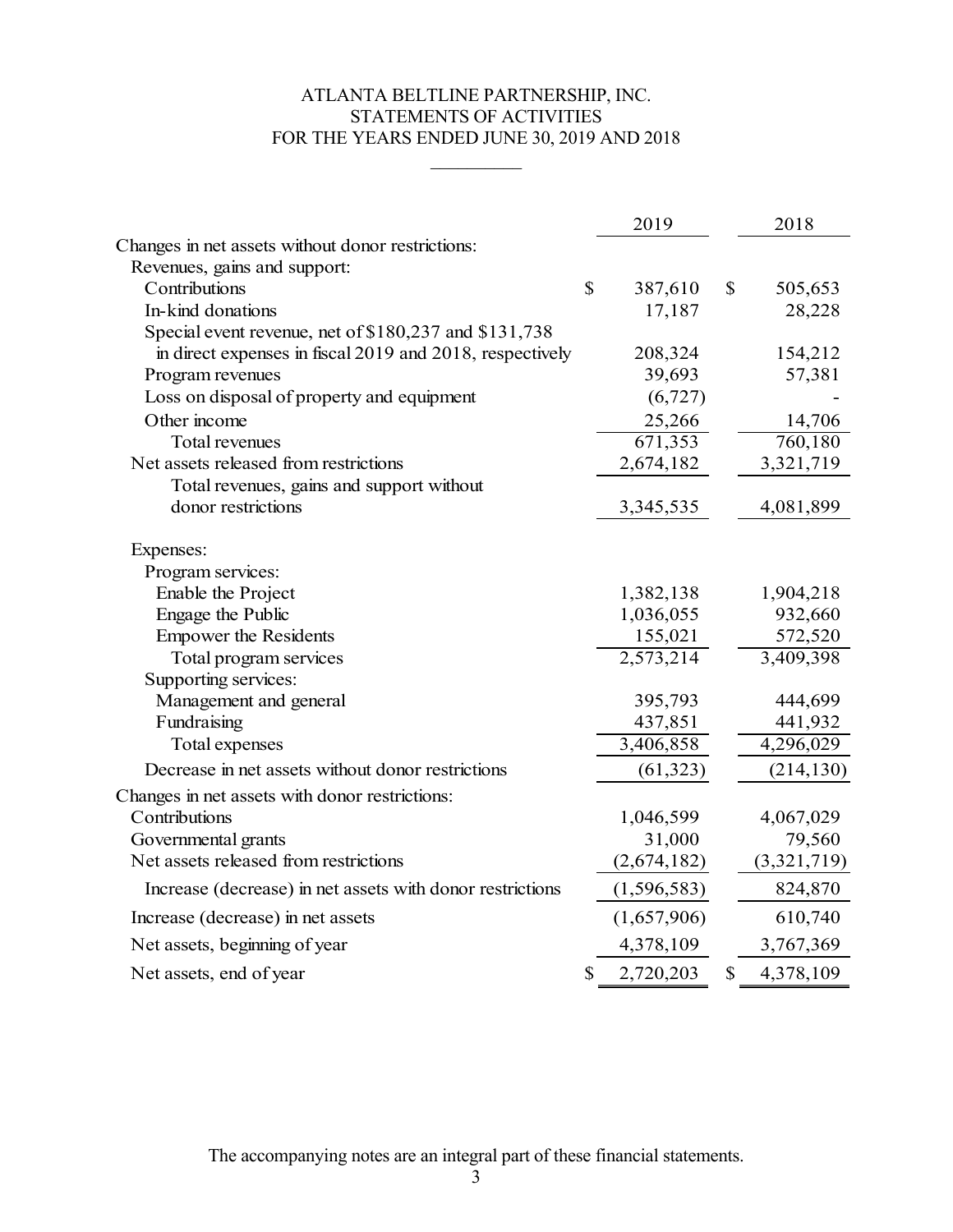# ATLANTA BELTLINE PARTNERSHIP, INC. STATEMENT OF FUNCTIONAL EXPENSES FOR THE YEAR ENDED JUNE 30, 2019

 $\overline{\phantom{a}}$ 

|                                      |    | Enable the<br>Project | Engage the<br>Public | Empower the<br>Residents | Total<br>Program | Management<br>and General | Fundraising | Total     |
|--------------------------------------|----|-----------------------|----------------------|--------------------------|------------------|---------------------------|-------------|-----------|
| Salaries and wages                   | S. | 150,152 \$            | 243,103 \$           | 64,351 \$                | 457,606 \$       | $100, 101$ \$             | 157,302 \$  | 715,009   |
| Payroll taxes                        |    | 11,051                | 17,892               | 4,736                    | 33,679           | 7,367                     | 11,577      | 52,623    |
| Employee benefits                    |    | 15,638                | 25,318               | 6,702                    | 47,658           | 10,425                    | 16,382      | 74,465    |
| Total payroll expense                |    | 176,841               | 286,313              | 75,789                   | 538,943          | 117,893                   | 185,261     | 842,097   |
| Grants                               |    | 1,137,425             | 211,567              | 8,000                    | 1,356,992        |                           |             | 1,356,992 |
| Consultants and contractors          |    |                       | 201,510              | 12,000                   | 213,510          | 167,740                   | 182,890     | 564,140   |
| Rent and occupancy                   |    | 15,861                | 67,411               | 14,540                   | 97,812           | 25,114                    | 9,253       | 132,179   |
| Equipment rental                     |    | 408                   | 2,240                | 374                      | 3,022            | 646                       | 238         | 3,906     |
| Tour bus expense                     |    |                       | 47,452               |                          | 47,452           |                           |             | 47,452    |
| Advertising                          |    | 1,670                 | 10,623               | 632                      | 12,925           | 1,375                     | 12,330      | 26,630    |
| Travel, conferences and registration |    | 1,234                 | 1,998                | 529                      | 3,761            | 823                       | 1,293       | 5,877     |
| Information technology               |    | 3,718                 | 15,801               | 3,408                    | 22,927           | 5,887                     | 2,169       | 30,983    |
| Insurance                            |    | 1,231                 | 5,233                | 1,129                    | 7,593            | 1,949                     | 718         | 10,260    |
| Service fees                         |    | 933                   | 2,894                |                          | 3,827            | 196                       | 16,425      | 20,448    |
| Bad debt                             |    |                       |                      |                          |                  |                           | 500         | 500       |
| Repairs and maintenance              |    | 1,223                 | 5,199                | 1,121                    | 7,543            | 1,937                     | 714         | 10,194    |
| <b>Supplies</b>                      |    | 1,517                 | 6,449                | 1,391                    | 9,357            | 2,403                     | 885         | 12,645    |
| Telephone                            |    | 2,521                 | 7,320                | 1,681                    | 11,522           | 2,809                     | 2,070       | 16,401    |
| <b>Utilities</b>                     |    | 959                   | 4,074                | 879                      | 5,912            | 1,518                     | 559         | 7,989     |
| Program events                       |    |                       | 1,487                |                          | 1,487            |                           |             | 1,487     |
| Other                                |    | 1,783                 | 10,524               | 1,635                    | 13,942           | 10,380                    | 2,238       | 26,560    |
| Total expenses before depreciation   |    | 1,347,324             | 888,095              | 123,108                  | 2,358,527        | 340,670                   | 417,543     | 3,116,740 |
| Depreciation and amortization        |    | 34,814                | 147,960              | 31,913                   | 214,687          | 55,123                    | 20,308      | 290,118   |
| Total expenses                       | S. | 1,382,138 \$          | 1,036,055 \$         | 155,021 \$               | 2,573,214 \$     | 395,793 \$                | 437,851 \$  | 3,406,858 |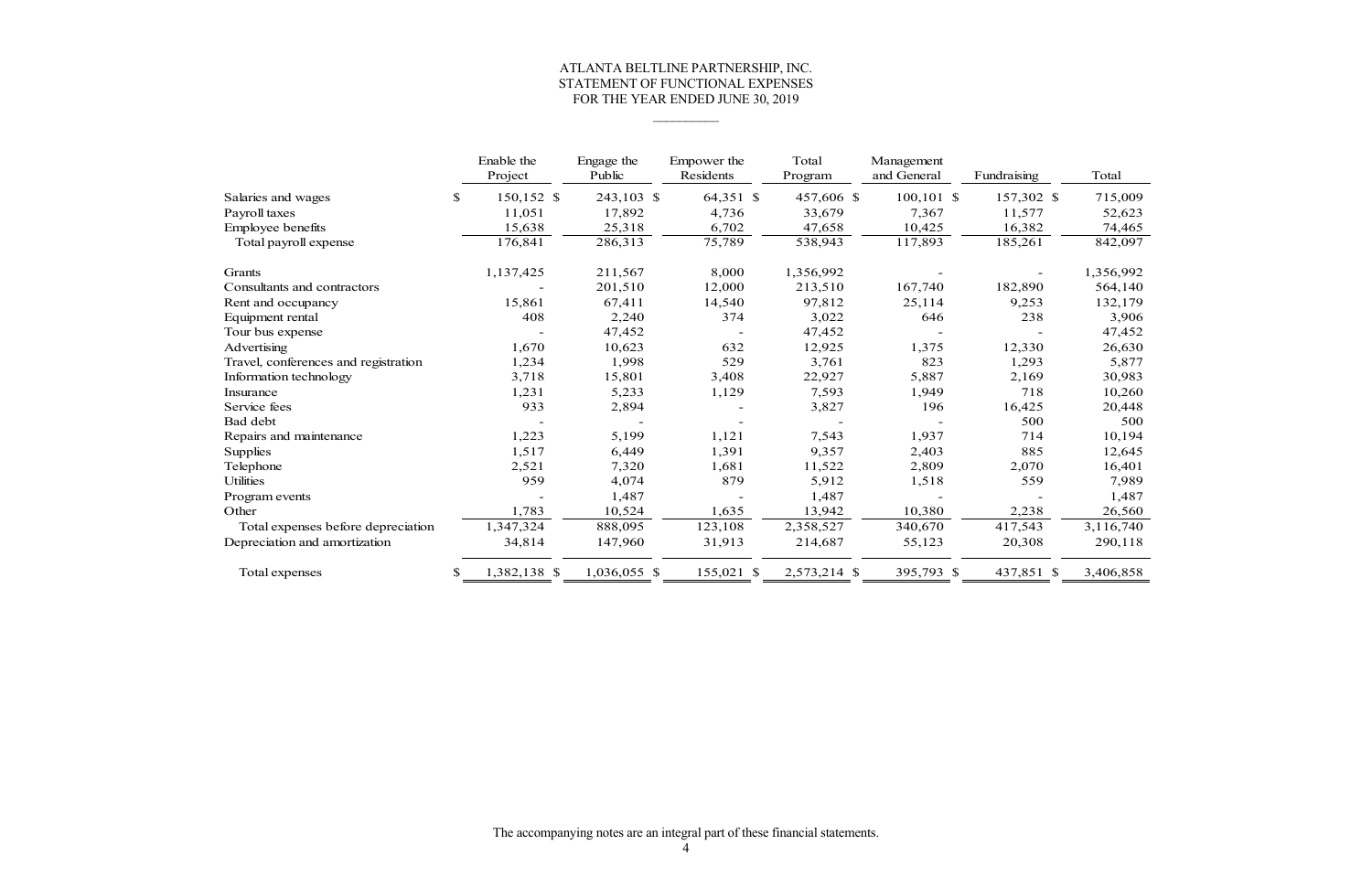# ATLANTA BELTLINE PARTNERSHIP, INC. STATEMENT OF FUNCTIONAL EXPENSES FOR THE YEAR ENDED JUNE 30, 2018

 $\overline{\phantom{a}}$ 

|                                      |              | Enable the<br>Project | Engage the<br>Public | Empower the<br>Residents | Total<br>Program | Management<br>and General | Fundraising | Total     |
|--------------------------------------|--------------|-----------------------|----------------------|--------------------------|------------------|---------------------------|-------------|-----------|
|                                      | \$           | 126,630 \$            | 211,050 \$           | 60,300 \$                | 397,980 \$       | 72,360 \$                 | 132,660 \$  | 603,000   |
| Salaries and wages<br>Payroll taxes  |              | 9,430                 | 15,717               | 4,491                    | 29,638           | 5,389                     | 9,879       | 44,906    |
|                                      |              |                       |                      |                          |                  |                           |             |           |
| Employee benefits                    |              | 15,458                | 25,763               | 7,361                    | 48,582           | 8,833                     | 16,194      | 73,609    |
| Total payroll expense                |              | 151,518               | 252,530              | 72,152                   | 476,200          | 86,582                    | 158,733     | 721,515   |
| Grants                               |              | 1,642,789             | 254,673              | 450,000                  | 2,347,462        |                           |             | 2,347,462 |
| Consultants and contractors          |              | 56,237                | 146,617              | 2,890                    | 205,744          | 308,400                   | 208,106     | 722,250   |
| Rent and occupancy                   |              | 14,387                | 59,602               | 12,332                   | 86,321           | 8,221                     | 8,221       | 102,763   |
| Equipment rental                     |              | 756                   | 15,779               | 648                      | 17,183           | 432                       | 432         | 18,047    |
| Tour bus expense                     |              |                       | 52,726               |                          | 52,726           |                           |             | 52,726    |
| Advertising                          |              | 1,746                 | 9,573                | 5,365                    | 16,684           | 17,363                    | 1,016       | 35,063    |
| Travel, conferences and registration |              | 1,991                 | 3,318                | 948                      | 6,257            | 1,137                     | 2,085       | 9,479     |
| Information technology               |              | 4,591                 | 19,020               | 3,935                    | 27,546           | 2,623                     | 2,623       | 32,792    |
| Insurance                            |              | 755                   | 3,127                | 647                      | 4,529            | 431                       | 431         | 5,391     |
| Service fees                         |              | 1,472                 | 1,472                |                          | 2,944            |                           | 18,081      | 21,025    |
| Bad debt                             |              |                       |                      |                          |                  |                           | 22,112      | 22,112    |
| Repairs and maintenance              |              | 1,076                 | 4,459                | 923                      | 6,458            | 615                       | 615         | 7,688     |
| Supplies                             |              | 1,347                 | 5,578                | 1,154                    | 8,079            | 769                       | 769         | 9,617     |
| Telephone                            |              | 2,138                 | 6,193                | 1,423                    | 9,754            | 1,223                     | 1,733       | 12,710    |
| Utilities                            |              | 931                   | 3,858                | 798                      | 5,587            | 532                       | 532         | 6,651     |
| Program events                       |              |                       | 1,664                |                          | 1,664            |                           |             | 1,664     |
| Other                                |              | 1,277                 | 4,615                | 1,128                    | 7,020            | 4,253                     | 4,325       | 15,598    |
| Total expenses before depreciation   |              | 1,883,011             | 844,804              | 554,343                  | 3,282,158        | 432,581                   | 429,814     | 4,144,553 |
| Depreciation and amortization        |              | 21,207                | 87,856               | 18,177                   | 127,240          | 12,118                    | 12,118      | 151,476   |
| Total expenses                       | $\mathbb{S}$ | 1,904,218 \$          | 932,660 \$           | 572,520 \$               | 3,409,398 \$     | 444,699 \$                | 441,932 \$  | 4,296,029 |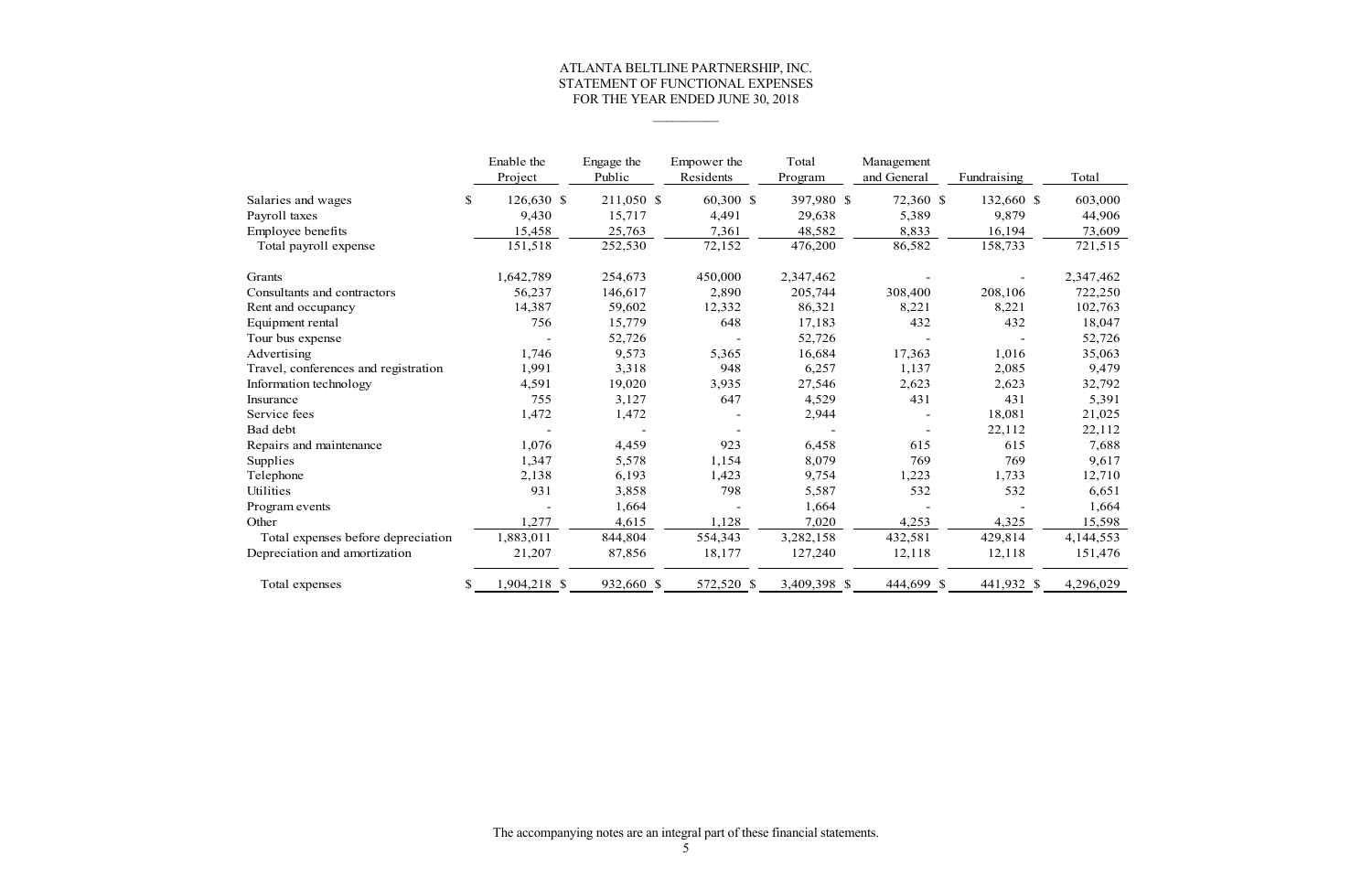# ATLANTA BELTLINE PARTNERSHIP, INC. STATEMENTS OF CASH FLOWS FOR THE YEARS ENDED JUNE 30, 2019 AND 2018

|                                                     | 2019              | 2018            |
|-----------------------------------------------------|-------------------|-----------------|
| Cash flows from operating activities:               |                   |                 |
| Increase (decrease) in net assets                   | \$<br>(1,657,906) | \$<br>610,740   |
| Adjustments to reconcile increase (decrease) in net |                   |                 |
| assets to net cash used in operating activities:    |                   |                 |
| Depreciation and amortization                       | 290,118           | 151,476         |
| Loss on disposal of property and equipment          | 6,727             |                 |
| Donated capital asset                               |                   | (10,000)        |
| Changes in assets and liabilities:                  |                   |                 |
| (Increase) decrease in:                             |                   |                 |
| Unconditional promises to give, net                 | 368,767           | (951, 993)      |
| Prepaid expenses and other assets                   | 2,870             | 17,777          |
| Increase (decrease) in:                             |                   |                 |
| Accounts payable and accrued expenses               | 27,100            | 12,624          |
| Due to Atlanta BeltLine, Inc.                       | 237,883           | (3,098,114)     |
| Promises to give payable                            | (150,000)         | 150,000         |
| Other liabilities                                   | (62, 754)         | (18, 751)       |
| Total adjustments                                   | 720,711           | (3,746,981)     |
| Net cash used in operating activities               | (937, 195)        | (3, 136, 241)   |
| Cash flows from investing activities:               |                   |                 |
| Purchase of property and equipment                  | (6, 494)          | (716, 460)      |
| Net cash used in investing activities               | (6, 494)          | (716, 460)      |
| Net decrease in cash and cash equivalents           | (943, 689)        | (3,852,701)     |
| Cash and cash equivalents, beginning of year        | 2,499,149         | 6,351,850       |
| Cash and cash equivalents, end of year              | \$<br>1,555,460   | \$<br>2,499,149 |

The accompanying notes are an integral part of these financial statements.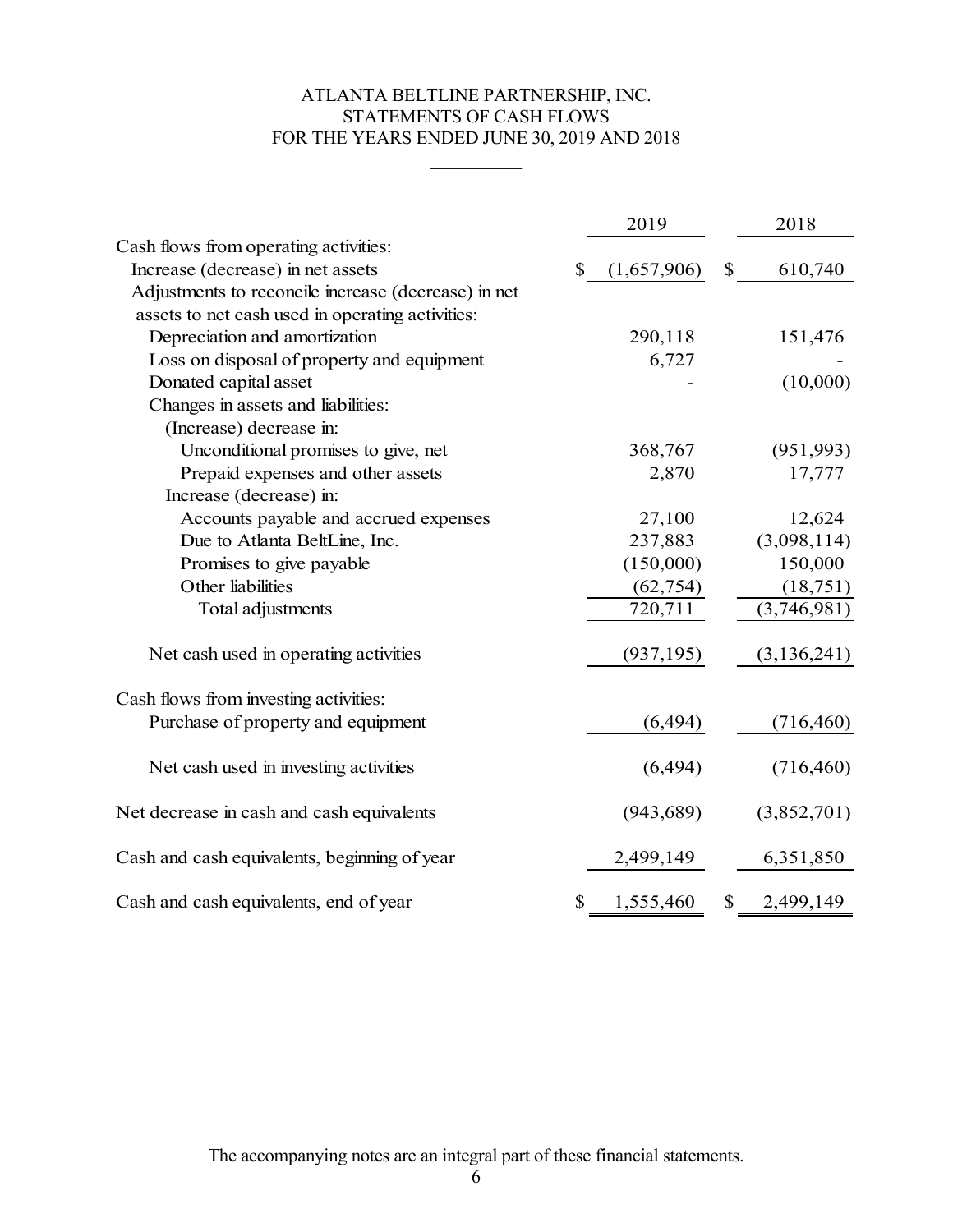#### 1. Nature of Organization and Significant Accounting Policies

Atlanta BeltLine Partnership, Inc. ("the Organization"), a nonprofit  $501(c)(3)$  organization, was incorporated in 2005 under the laws of the state of Georgia. The Organization was established to advance the Atlanta BeltLine vision to be a catalyst for making Atlanta a global beacon for equitable, inclusive, and sustainable city life. Working in partnership with Atlanta BeltLine, Inc. ("ABI"), which implements the Atlanta BeltLine project, the Organization supports efforts to complete the Atlanta BeltLine by 2030, which is projected to create 22 miles of streetcar, 33 miles of trail, 1,300 acres of new or restored greenspace, 5,600 units of affordable housing, and public art.

 The Atlanta BeltLine project was authorized by the City of Atlanta in 2005, and since then, accomplishments include 14 miles of trails, 315 acres of new or improved parkland, over \$4.6 billion in new private development representing more than 11,000 permanent jobs, and nearly 2,700 affordable housing units that are within the walking distance of the corridor. Milestones in fiscal 2019 included the opening of the final section of the Eastside Trail, the commencement of construction of Westside Park, which will become Atlanta's largest greenspace, and the acquisition of more than 7 miles of rail corridors, which are being made safe and accessible using philanthropic funds raised by the Organization. In early fiscal 2020, the Organization announced that the Arthur M. Blank Family Foundation awarded \$17,500,000 to support the initial phase of construction of Westside Park. This is a lead gift to a capital campaign for multiple park and trail projects that the Organization will launch in fiscal year 2020.

 Since inception, the Organization's role in furthering the Atlanta BeltLine vision has been instrumental to the Atlanta BeltLine's success. The Organization recruits and aligns private, corporate and philanthropic partners to fulfill the Atlanta BeltLine vision. The Organization's strategic plan is organized around three areas: **Enable the Project**, **Engage the Public** and **Empower the Residents** of the 45 Atlanta BeltLine neighborhoods.

 *Enable the Project* - Understanding that both local and federal funding sources alone cannot complete the vast network of parks, trails and transit of the Atlanta BeltLine, the Organization helps to fill this funding gap by developing relationships and soliciting investment from the private sector and the philanthropic community. To date, the Organization has raised over \$60 million through its capital campaigns to support the Atlanta BeltLine vision.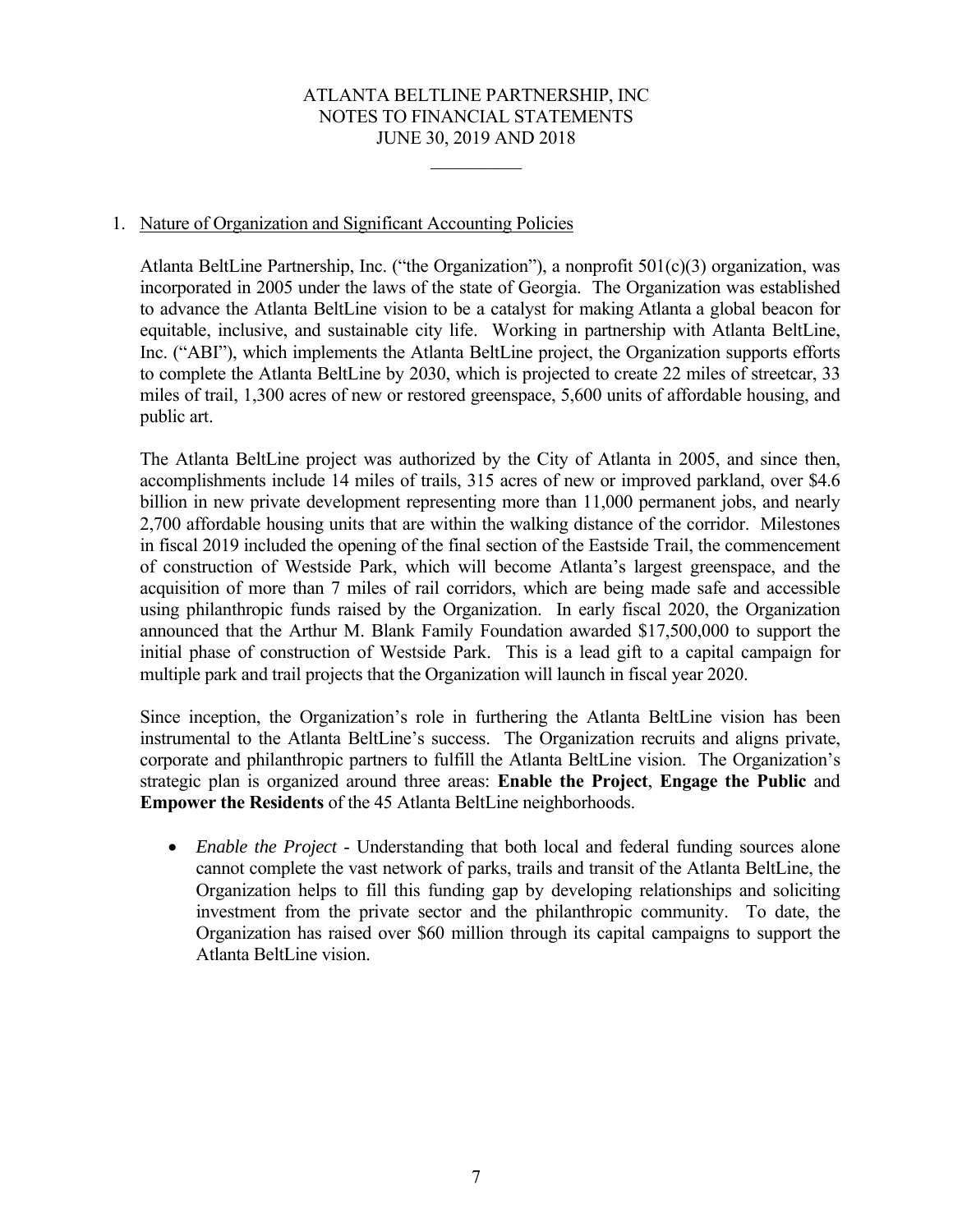# 1. Nature of Organization and Significant Accounting Policies – Continued

- *Engage the Public* The Atlanta BeltLine needs ongoing public support throughout its multi-year implementation. Since inception, the Organization has engaged the public to sustain community support, favorable political will and continued philanthropic investment through completion of the project. To this end, the Organization has led and supported programming including, but not limited to, its popular BeltLine tours, Run. Walk. Go! Race Series, free fitness classes, Adopt-the-Atlanta BeltLine, and support of the Art on the BeltLine program. These programs and many more have educated residents and visitors about the Atlanta BeltLine, activated parks and trails and mobilized volunteers and advocates.
- *Empower the Residents* The Atlanta BeltLine provides parks, trails and future transit that is attracting private investment and creating jobs. In collaboration with its partners, the Organization works to connect Atlanta BeltLine residents with programs designed to empower them in the areas of health, housing and economic opportunity.

# Basis of Accounting and Presentation

 The accounts are maintained on the accrual basis of accounting in accordance with accounting principles generally accepted in the United States of America (GAAP). This basis of accounting requires recording revenues and gains when earned and expenses and losses when incurred.

 The Organization reports information regarding its financial position and activities according to two classes of net assets: net assets without donor restrictions and net assets with donor restrictions based on stipulations made by the donor.

# Contributions

 In accordance with GAAP, contributions are recognized as revenue in the year they are received or promised, with allowances provided for unconditional promises to give estimated to be uncollectible. Unconditional promises to give that are expected to be collected within one year are recorded at net realizable value. Unconditional promises to give that are expected to be collected in future years are recorded at the present value of their estimated future cash flows. The discounts on those amounts are computed using risk-free interest rates applicable to the years in which the promises are received. Amortization of the discounts (if any) is included in contributions in the accompanying statements of activities and changes in net assets.

 Depending on the existence and/or nature of any donor restrictions, contributions are recorded as support with donor restrictions or support without donor restrictions. Time and capital donorrestricted support is reported as an increase in net assets with donor restrictions, depending on the nature of the restriction. When a restriction expires (that is, when a stipulated time restriction ends, or purpose restriction is accomplished), net assets with donor restrictions are reclassified to net assets without donor restrictions and reported in the statement of activities as net assets released from restrictions.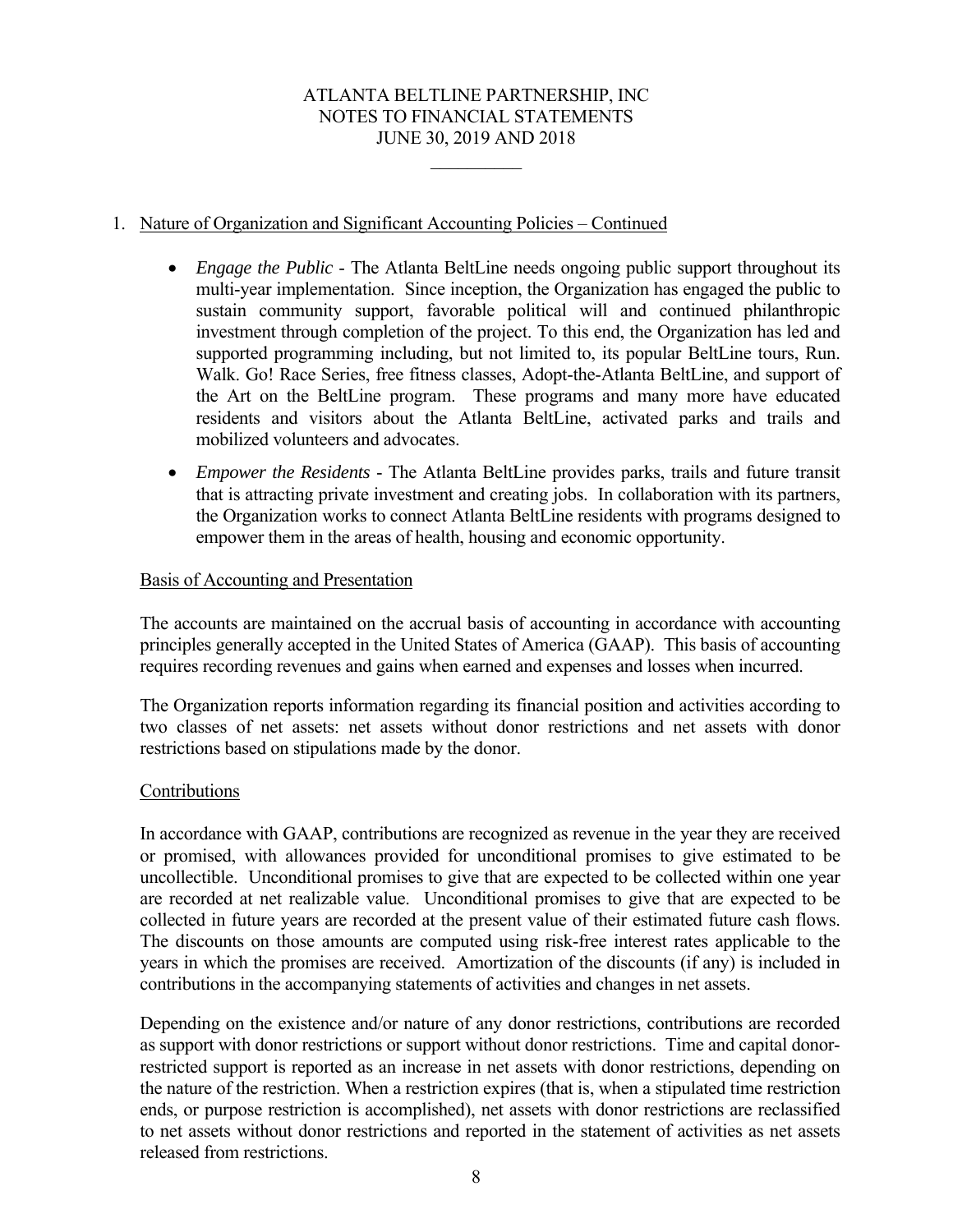# 1. Nature of Organization and Significant Accounting Policies – Continued

# Donated Equipment, Supplies and Services

 Donations of property and equipment are recorded as support at their estimated fair value. Such donations are reported as support without donor restrictions unless the donor has restricted the donated asset to a specific purpose. Assets donated with explicit restrictions regarding their use and contributions of cash that must be used to acquire property and equipment are reported as support with donor restrictions. Absent donor stipulations regarding how long those donated assets must be maintained, the Organization reports expirations of donor restrictions when the donated or acquired assets are placed in service as instructed by the donor. The Organization reclassifies net assets with donor restrictions to net assets without donor restrictions at that time.

 All non-cash gifts are recorded at their estimated fair value at date of receipt. Donated services are recognized at fair value if the services received (a) create or enhance nonfinancial assets or (b) require specialized skills that are provided by individuals possessing those skills and would typically need to be purchased if not provided by donation. No amounts have been recognized in the financial statements for general volunteer services, since these services do not meet the GAAP criteria noted above.

# Property and Equipment

 Property and equipment are stated at cost or estimated fair value at time of donation. The Organization follows the practice of capitalizing all expenditures for property and equipment in excess of \$5,000. Depreciation is computed by the straight-line method over the estimated useful lives as follows:

| Leasehold improvements            | 5 years       |
|-----------------------------------|---------------|
| Furniture, fixtures and equipment | $5 - 7$ years |
| <b>Vehicles</b>                   | 5 years       |

# Income Taxes

 Atlanta BeltLine Partnership, Inc. is a not-for-profit organization exempt from federal income taxes under the provisions of Internal Revenue Code Section 501(c)(3) of the Internal Revenue Code. Income from certain activities not directly related to the Organization's tax-exempt purpose is subject to taxation as unrelated business income. The Organization is subject to tax on unrelated business income, net of expenses, resulting from rental of an Organization vehicle and the BeltLine Center. There was no unrelated business income tax liability for the years ended June 30, 2019 and 2018. The Organization believes that it has appropriate support for any tax positions taken, and as such, does not have any uncertain tax positions that are material to the financial statements. The Organization's Internal Revenue Service filings for the previous three years remain subject to examination.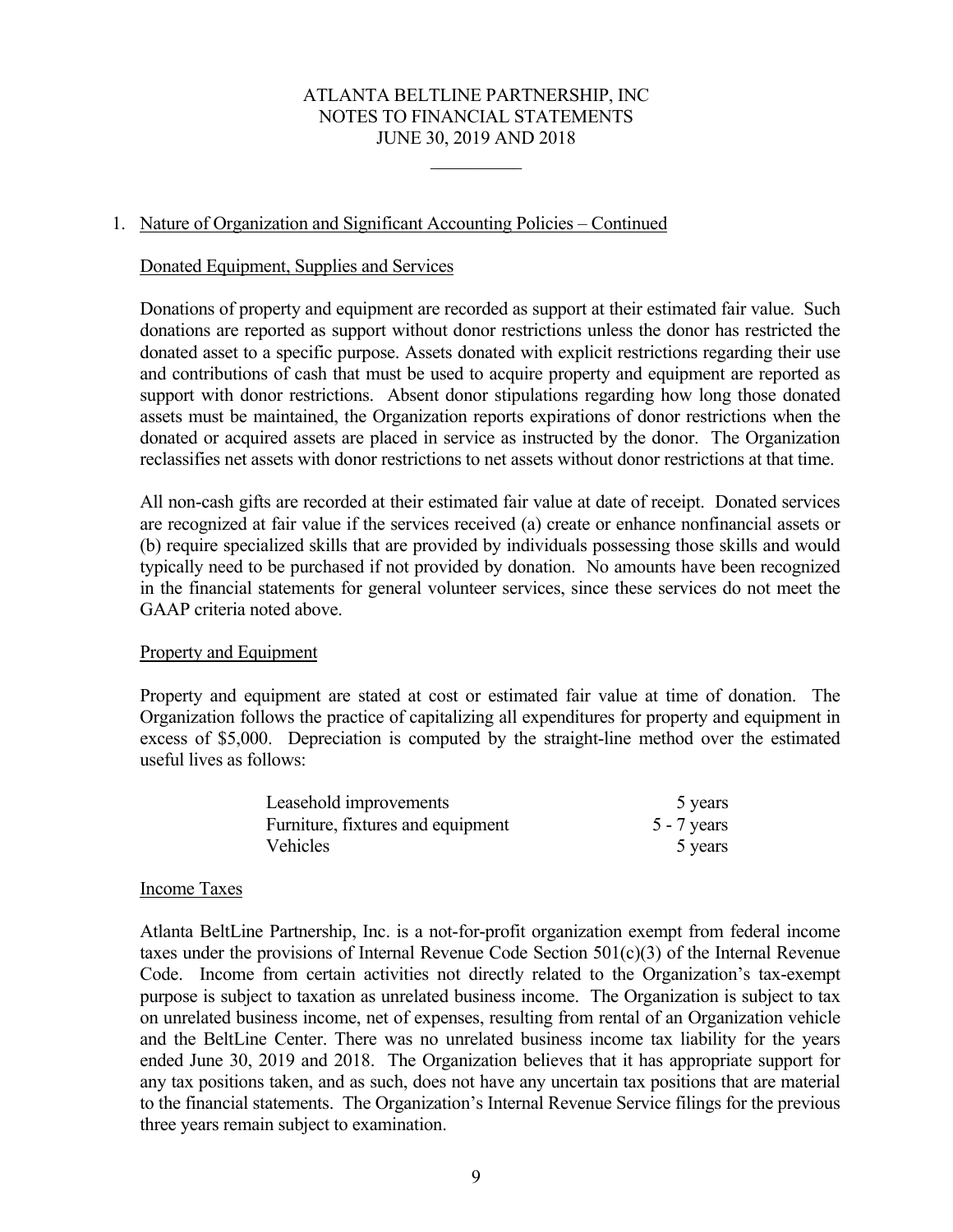# 1. Nature of Organization and Significant Accounting Policies – Continued

# Functional Allocation of Expenses

 The costs of providing the various programs and other activities have been summarized on a functional basis in the Statement of Activities. The Statement of Functional Expenses presents the natural classification detail of expenses by function. The financial statements report certain categories of expenses that benefit more than one program or supporting function. Therefore, expenses require allocation on a reasonable basis that is consistently applied. The expenses allocated on a square foot basis include rent and occupancy, equipment rental, information technology, insurance, depreciation and amortization, repairs and maintenance, supplies, telephone, utilities, and certain other expenses. Salaries and wages, payroll taxes, employee benefits, consultants and contractors, and travel, conferences and registration are allocated on the basis of estimates of time and effort.

# Estimates

 The preparation of financial statements in conformity with GAAP requires management to make estimates and assumptions that affect certain reported amounts and disclosures. Accordingly, actual results could differ from those estimates.

# Cash and Cash Equivalents

 The Organization considers all cash investments and highly liquid investments with maturities of three months or less to be cash equivalents. The balances in the Organization's bank accounts, as reflected in the bank's records, are insured by the Federal Deposit Insurance Corporation up to \$250,000. At June 30, 2019 and 2018, the amount of uninsured balances was \$1,489,993 and \$2,291,810, respectively.

# Advertising

Advertising costs are expensed as incurred.

# Reclassifications

 Certain amounts previously reported have been reclassified to conform to the current year's financial statement presentation.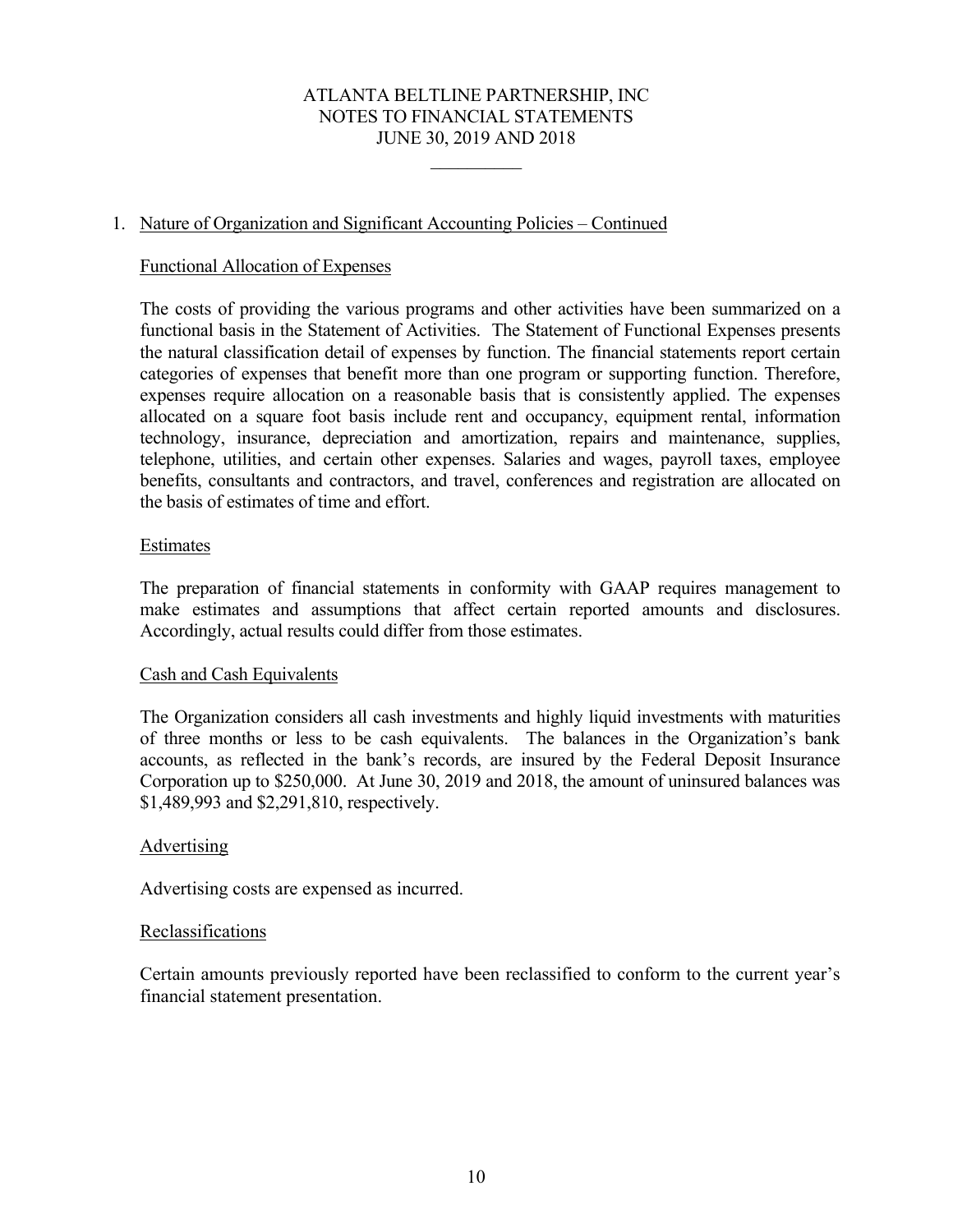# 2. Liquidity and Availability of Financial Assets

 The Organization is substantially supported by contributions with donor restrictions that are received each year for various programs. As a donor's restrictions require funds to be used in a particular manner or in a future period, the Organization maintains those restricted funds so that they are available to meet those responsibilities as they are required to be met. The Organization considers contributions restricted for programs which are ongoing, major, and central to its annual operations to be available to meet cash needs for general expenditures. General expenditures may be incurred for program, fundraising, or administrative purposes.

 In addition, the Organization supports long-term capital projects with donor restricted contributions that are received over the life of its capital campaigns. The lifespan of a capital campaign will include an upfront investment of resources for fundraising and contributions from donors and capital outlays over multiple years. The Organization maintains these restricted funds so that they are available to meet those responsibilities as needed.

 The Organization's financial assets at June 30, 2019 and 2018 (reduced by amounts that are not available for general use because of contractual or donor-imposed restrictions) available within one year after this date to satisfy liabilities at this date and for future general expenditure are as follows:

|                                                                                           | 2019                              | 2018                         |
|-------------------------------------------------------------------------------------------|-----------------------------------|------------------------------|
| Cash and cash equivalents<br>Unconditional promises to give, net                          | \$<br>1,555,460<br>- S<br>826,799 | 2,499,149<br>1,195,566       |
| Total financial assets                                                                    | 2,382,259                         | 3,694,715                    |
| Less:                                                                                     |                                   |                              |
| Donor restricted cash for ABI capital projects<br>Unconditional promises to give, net     | (620, 836)<br>(826,799)           | (1,763,502)<br>(1, 195, 566) |
| Financial assets available to meet cash needs for<br>general expenditures within one year | \$<br>934,624                     | 735,647                      |

For the years ended June 30, 2019 and 2018, restricted contributions of \$129,995 and \$215,145, respectively, were included in financial assets available to meet cash needs for general expenditures within one year. In addition to financial assets available to meet general expenditures over the next twelve months, the Organization operates with a balanced budget and anticipates collecting sufficient revenue to cover general expenditures not covered by donor-restricted resources.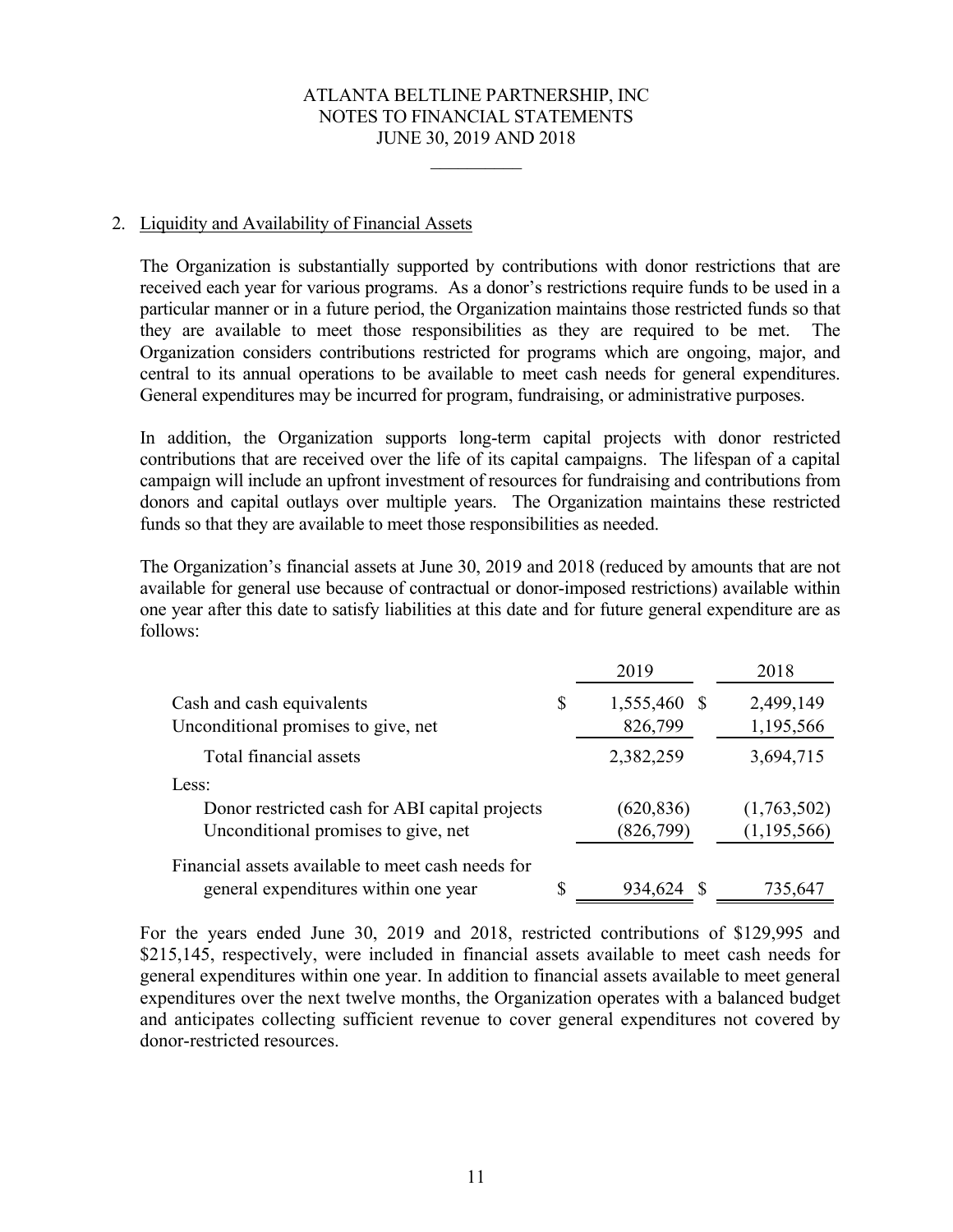#### 3. Cash and Cash Equivalents

Cash and cash equivalents consist of the following at June 30:

|                                                       | 2019                     |     | 2018      |
|-------------------------------------------------------|--------------------------|-----|-----------|
| Cash without donor restrictions                       | 804,629                  | - S | 520,502   |
| Cash with donor restrictions for programs             | 129,995                  |     | 215,145   |
| Cash with donor restrictions for ABI capital projects | 620,836                  |     | 1,763,502 |
| Total cash and cash equivalents                       | $$1,555,460 \$2,499,149$ |     |           |

#### 4. Unconditional Promises to Give, Net

 Unconditional promises to give are recorded at net realizable value upon receipt. Contributions to be received after one year are discounted at 2%, commensurate with the risks involved. Previously, a \$12,500,000 capital campaign was initiated to support the completion of the Westside Trail and key land acquisition. During fiscal 2018, a new \$5,750,000 "Opening the Corridor" capital campaign was launched. This campaign will add 14.9 miles of unpaved trails to the Atlanta BeltLine.

Unconditional promises to give consisted of the following at June 30:

|                                                |    | 2019     |     | 2018      |
|------------------------------------------------|----|----------|-----|-----------|
| Capital campaign promises to give              | \$ | 554,216  | - S | 802,583   |
| Operating promises to give                     |    | 303,059  |     | 426,409   |
|                                                |    | 857,275  |     | 1,228,992 |
| Less allowance for doubtful accounts           |    | (19,717) |     | (19,717)  |
| Less unamortized discount                      |    | (10,759) |     | (13,709)  |
| Total unconditional promises to give, net      | S  | 826,799  | \$  | 1,195,566 |
|                                                |    |          |     |           |
| Promises to give due within one year           | S  | 594,936  | - S | 917,920   |
| Promises to give due within one to three years |    | 231,863  |     | 277,646   |
| Total unconditional promises to give, net      |    | 826,799  |     | 1,195,566 |

 Bad debt expense, inclusive of the allowance for doubtful accounts, was \$500 and \$22,112 during the years ended June 30, 2019 and 2018, respectively.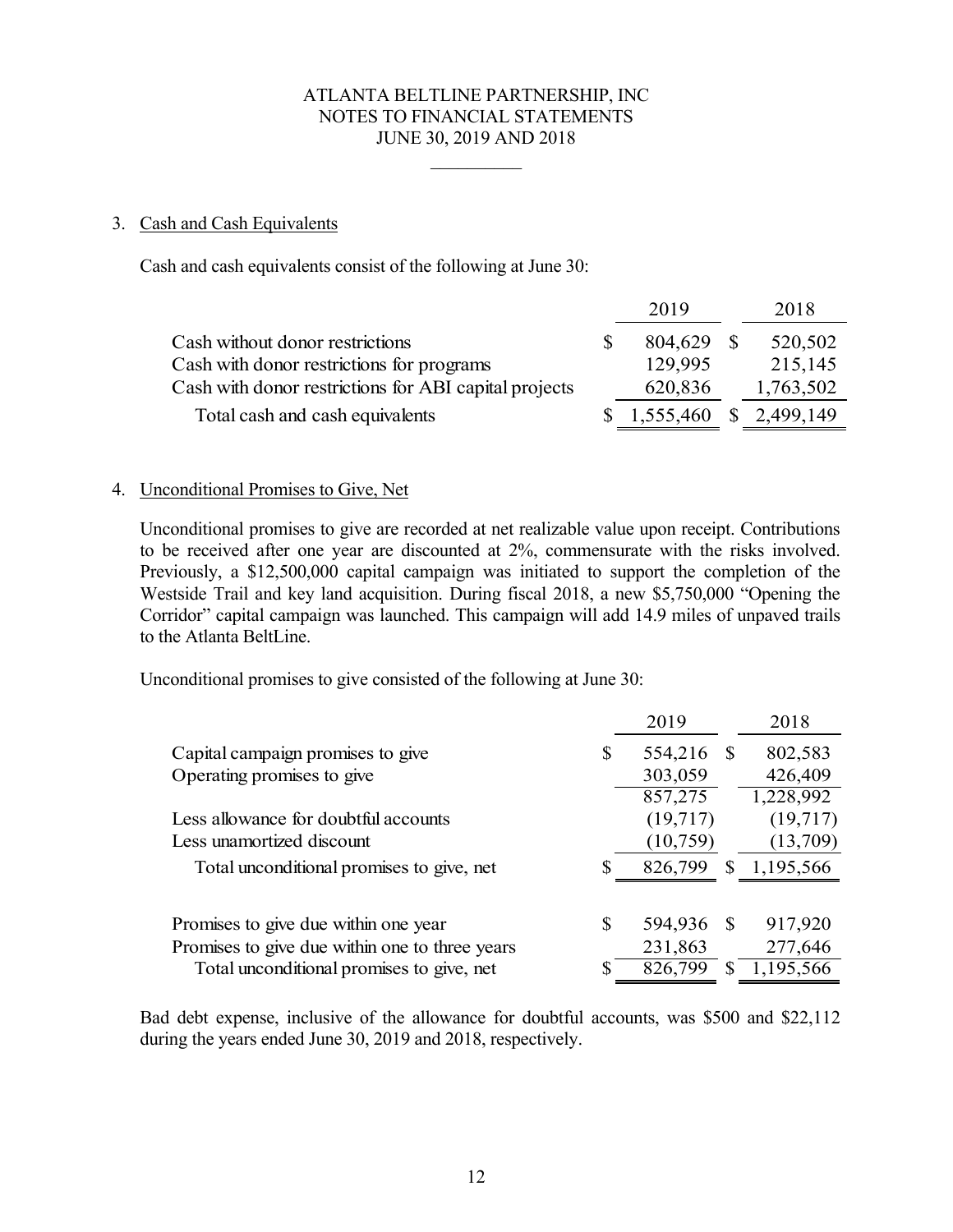#### 5. Property and Equipment, Net

Components of property and equipment consist of the following at June 30:

|                                      |   | 2019        |    | 2018       |
|--------------------------------------|---|-------------|----|------------|
| Leasehold improvements               |   | \$1,150,934 | S. | 1,150,934  |
| Furniture, fixtures and equipment    |   | 141,400     |    | 199,334    |
| Vehicles                             |   | 165,612     |    | 165,612    |
| Total property and equipment at cost |   | 1,457,946   |    | 1,515,880  |
| Less accumulated depreciation        |   | (596, 473)  |    | (364, 056) |
| Total property and equipment, net    | S | 861,473     |    | 1,151,824  |

 For the years ended June 30, 2019 and 2018, depreciation and amortization expense was \$290,118 and \$151,476, respectively.

#### 6. Operating Lease Commitments

 The Organization leases space for its offices and the Atlanta BeltLine Center and leases certain office equipment. Total rental and lease expense for all leases for the years ended June 30, 2019 and 2018 was \$91,540 and \$81,629, respectively. The future minimum payments required under these operating leases are as follows:

| Year ended June 30, |               |
|---------------------|---------------|
| 2020                | \$<br>94,200  |
| 2021                | 96,940        |
| 2022                | 18,632        |
| 2023                | 720           |
|                     | \$<br>210,492 |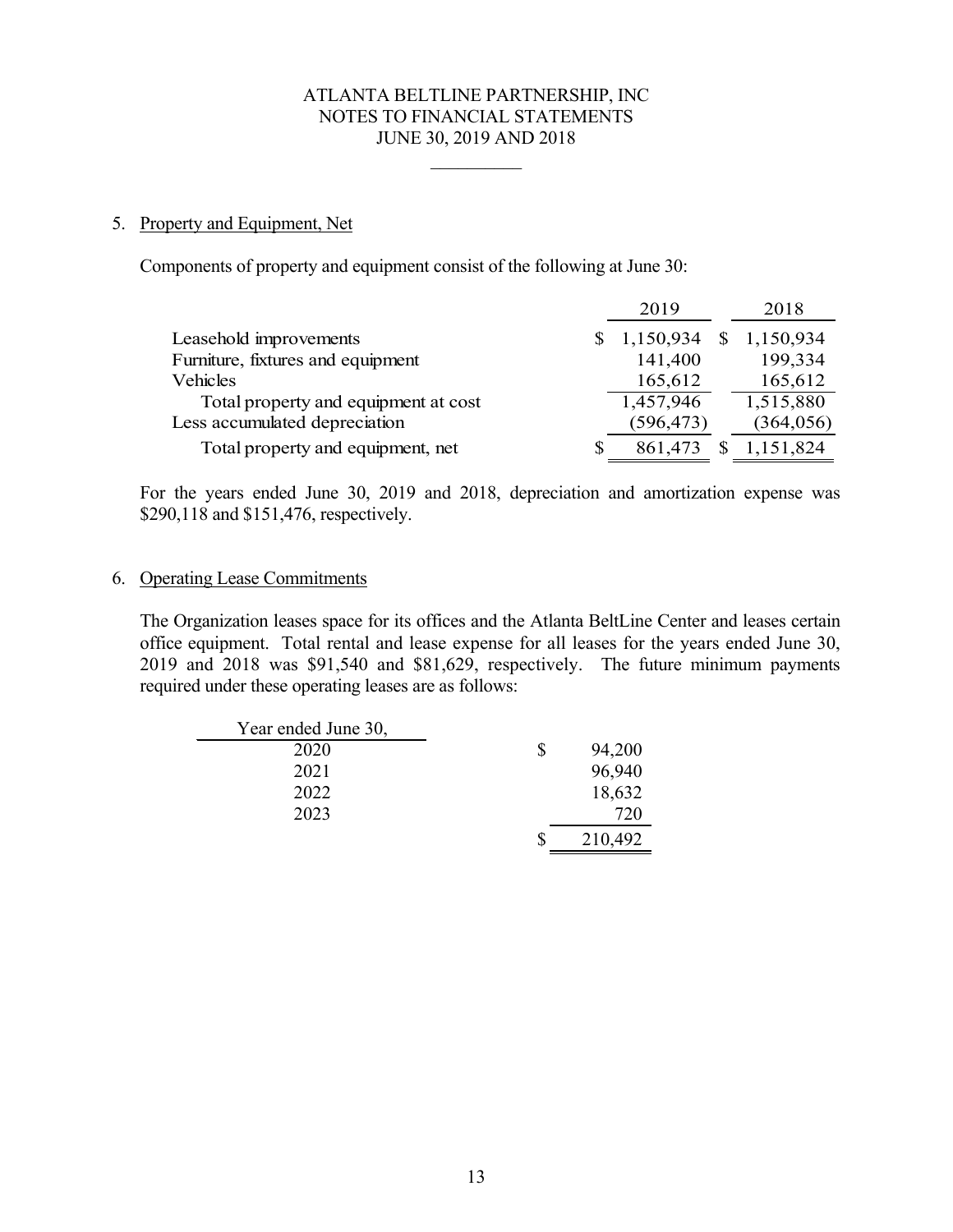#### 7. Net Assets With Donor Restrictions

 Net assets with donor restrictions are comprised of funds the Organization has received subject to donor-imposed restrictions consisting of the following at June 30:

|                                          |    | 2019      |   | 2018      |
|------------------------------------------|----|-----------|---|-----------|
| Operating programs:                      |    |           |   |           |
| Engage the Public                        | \$ | 368,804   | S | 346,454   |
| <b>Empower the Residents</b>             |    | 15,000    |   | 50,000    |
| Total operating programs                 |    | 383,804   |   | 396,454   |
| Restricted for time                      |    | 44,750    |   | 245,000   |
| Capital campaign cash and pledges -      |    |           |   |           |
| Enable the Project                       |    | 1,149,076 |   | 2,532,659 |
| Total net assets with donor restrictions | S  | 1,577,630 |   | 3,174,113 |

#### 8. Net Assets Released from Restrictions

 Net assets with donor restrictions were released from donor restrictions by incurring expenditures satisfying the restricted purposes or by occurrence of other events specified by donors as follows for the year ended June 30:

|                                             |    | 2019      |          | 2018      |
|---------------------------------------------|----|-----------|----------|-----------|
| Operating programs:                         |    |           |          |           |
| Engage the Public                           | \$ | 433,250   | S        | 492,611   |
| <b>Empower the Residents</b>                |    | 65,000    |          | 450,000   |
| Total operating programs                    |    | 498,250   |          | 942,611   |
| Atlanta BeltLine Center                     |    |           |          | 503,813   |
| Capital campaign cash and pledges -         |    |           |          |           |
| Enable the Project                          |    | 2,175,932 |          | 1,875,295 |
| Total net assets released from restrictions | S  | 2,674,182 | <b>S</b> | 3,321,719 |